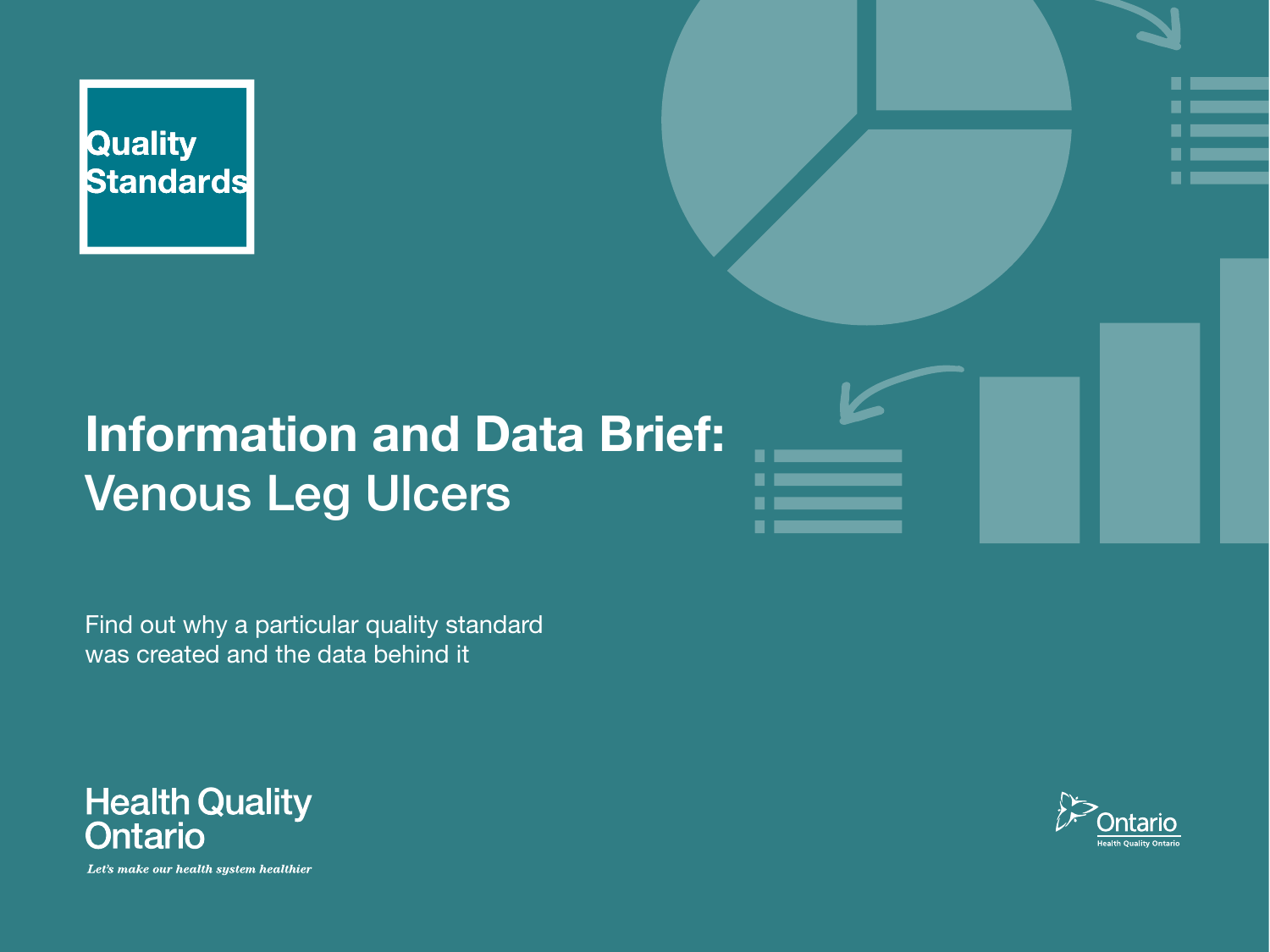## Quality Standards are:

- Concise sets of easy-to-understand statements outlining what care should look like for people living with certain conditions.
- Based on the best available evidence.
- Accompanied by quality indicators that enable organizations to monitor the quality of their care.
- Designed for health care providers to help them understand what care they should be offering, and how to measure it.
- Intended to also help patients, residents, families, and caregivers know what to ask for in their care.

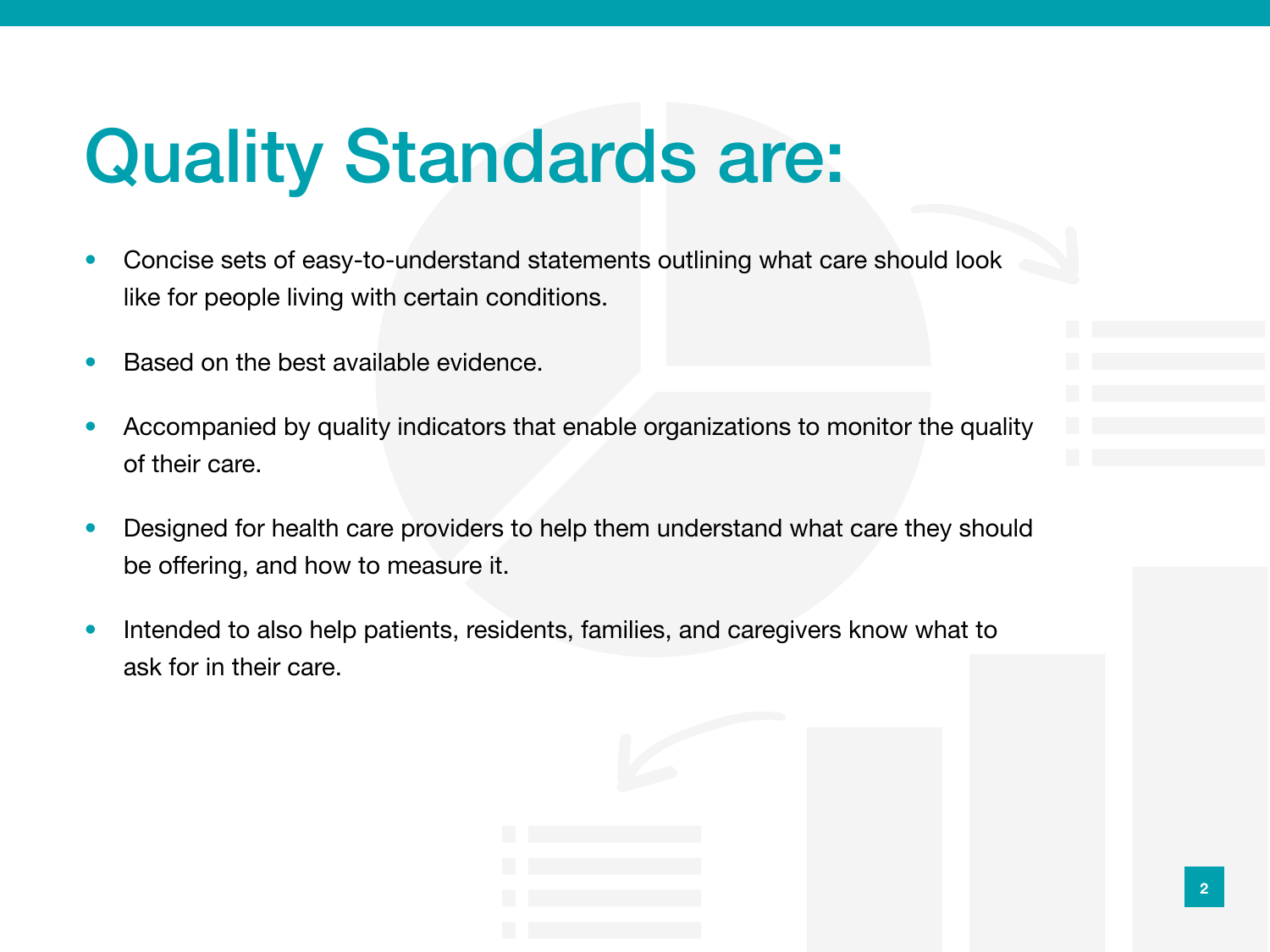# What is included in this Brief

Wounds are a breakdown in the protective function of the skin and represent a significant burden for patients, their caregivers and families, clinicians, and the Ontario health system. There are several types of wounds.

This brief includes data and information on Venous Leg Ulcers.

Methodological details, references, acknowledgments and additional information are available at the end of this brief.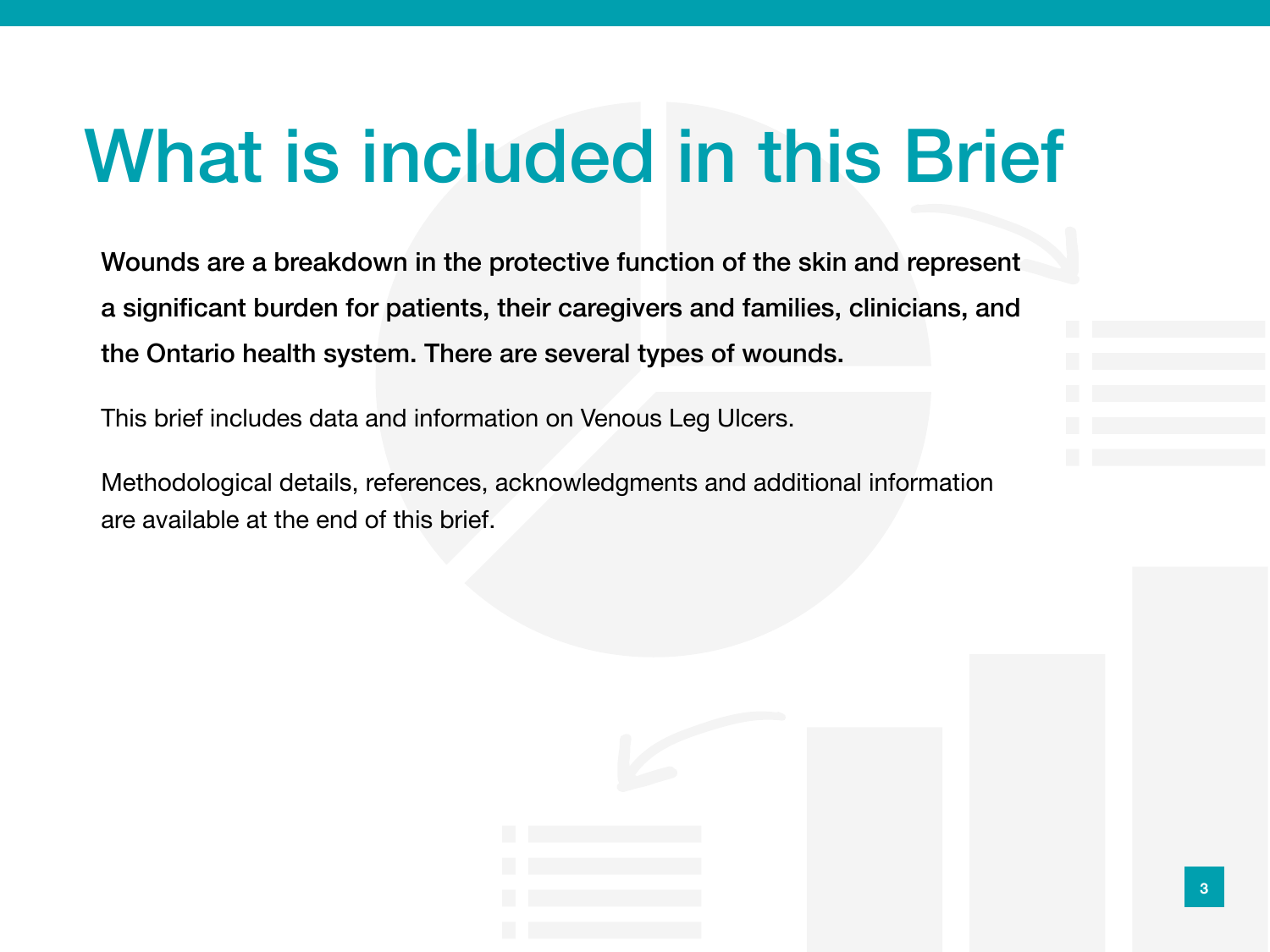# Why this Quality Standard is needed:

- Leg ulcers can cause social isolation and affect a person's ability to work because of pain, treatment requirements, and frequent health care appointments.<sup>1</sup>
- Venous leg ulcers account for 80% to 90% of all leg ulcers.<sup>1</sup> Leg ulcers are most commonly caused by venous disease, a result of poor venous circulation.
- The rate of recurrence for venous leg ulcers is high, ranging from 19% to 48% after 5 years.<sup>2</sup>
- The data reported here account only for a portion of the affected population because patients with venous leg ulcers outside of acute care cannot be identified.
- Also, the data do not speak to how these wounds are cared for due to lack of information on the actual management of leg ulcers.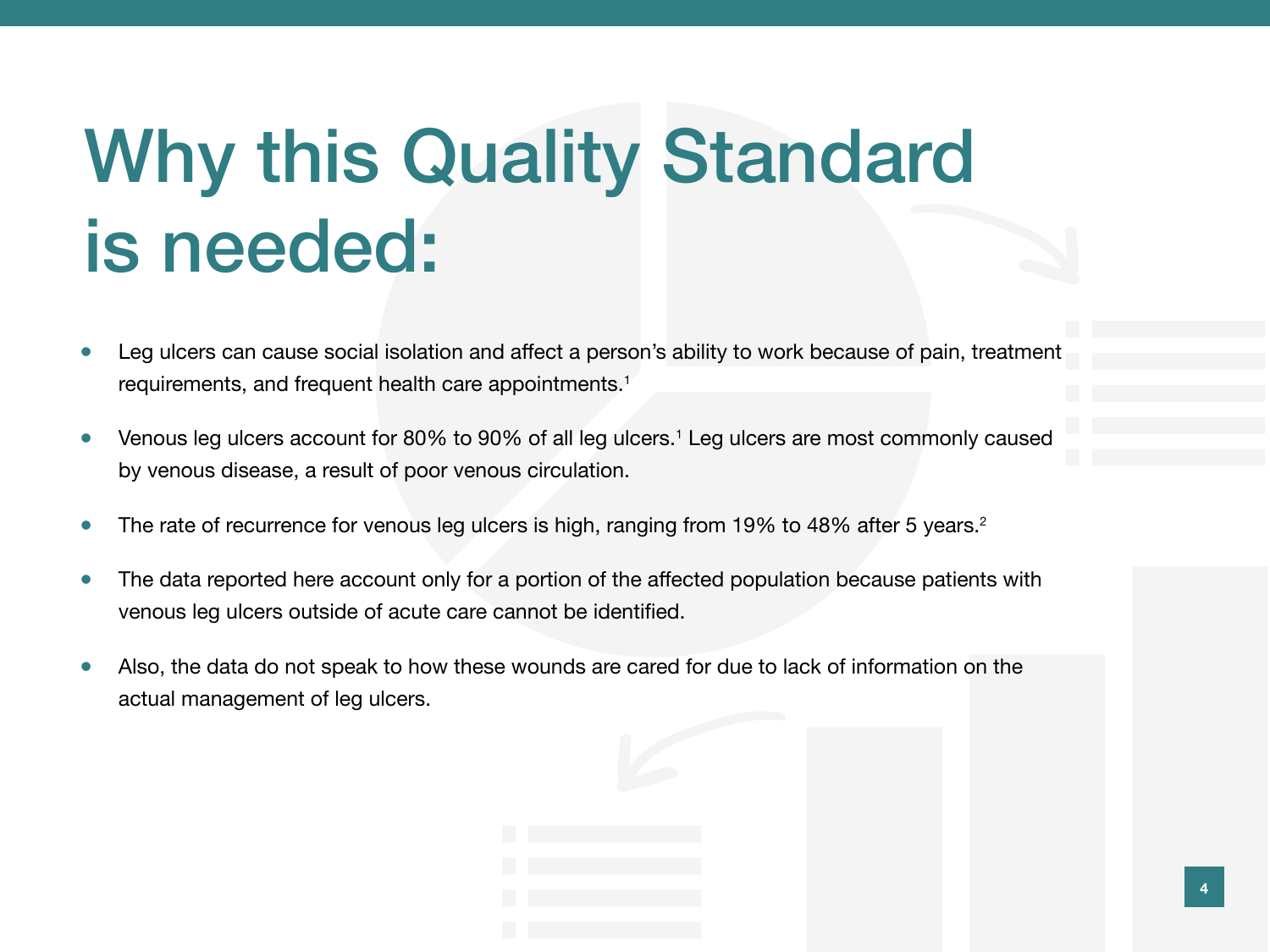

### Venous Leg Ulcer: **The Data**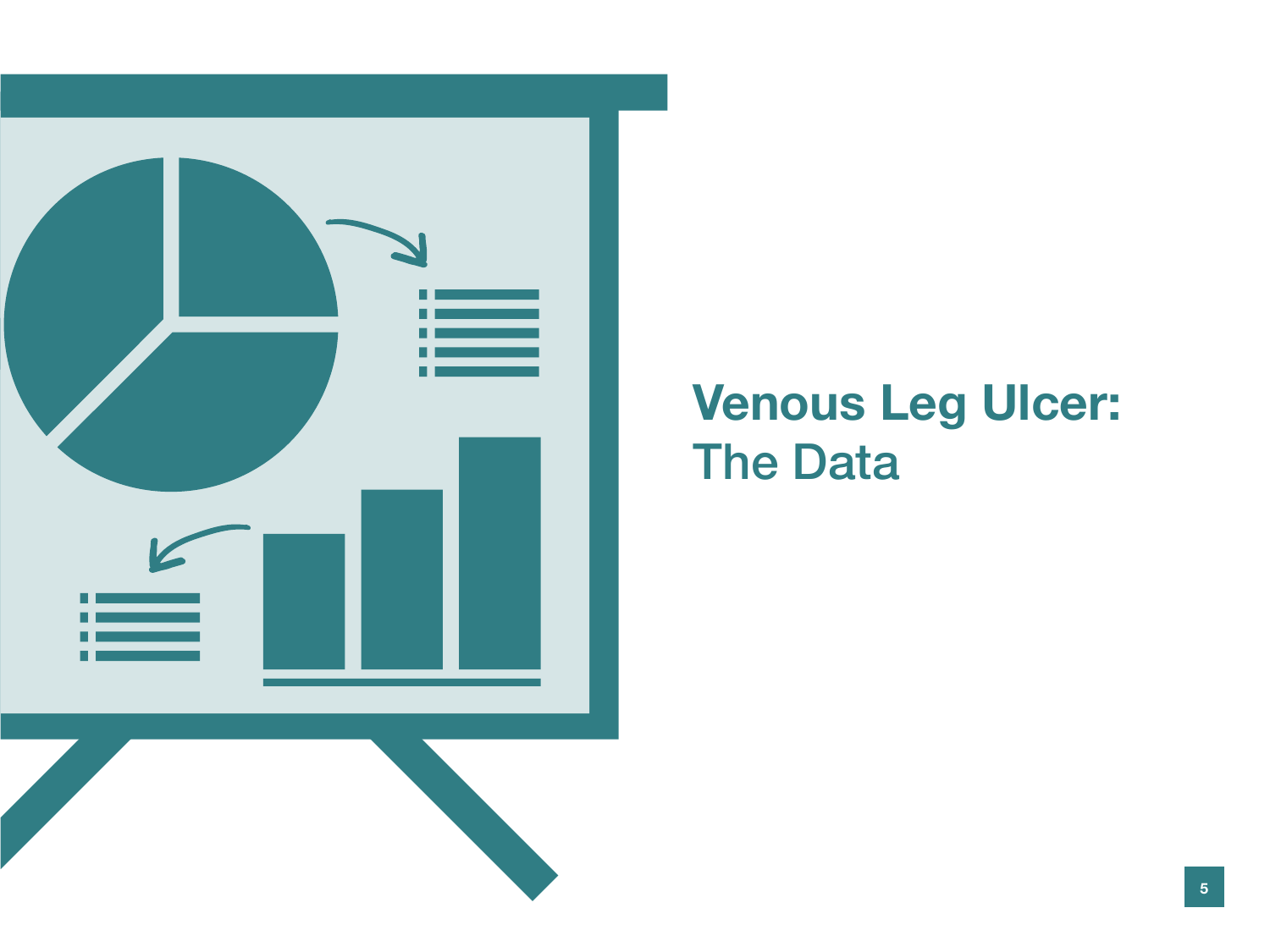#### KEY FINDING

#### Hospitalization for people with venous leg ulcers varied almost five-fold across regions in Ontario.

#### **Hospitalization rates for Venous Leg Ulcers per 100,000 people in Ontario, by LHIN region, 2014/15**



**Local Health Integration Network (LHIN) Region**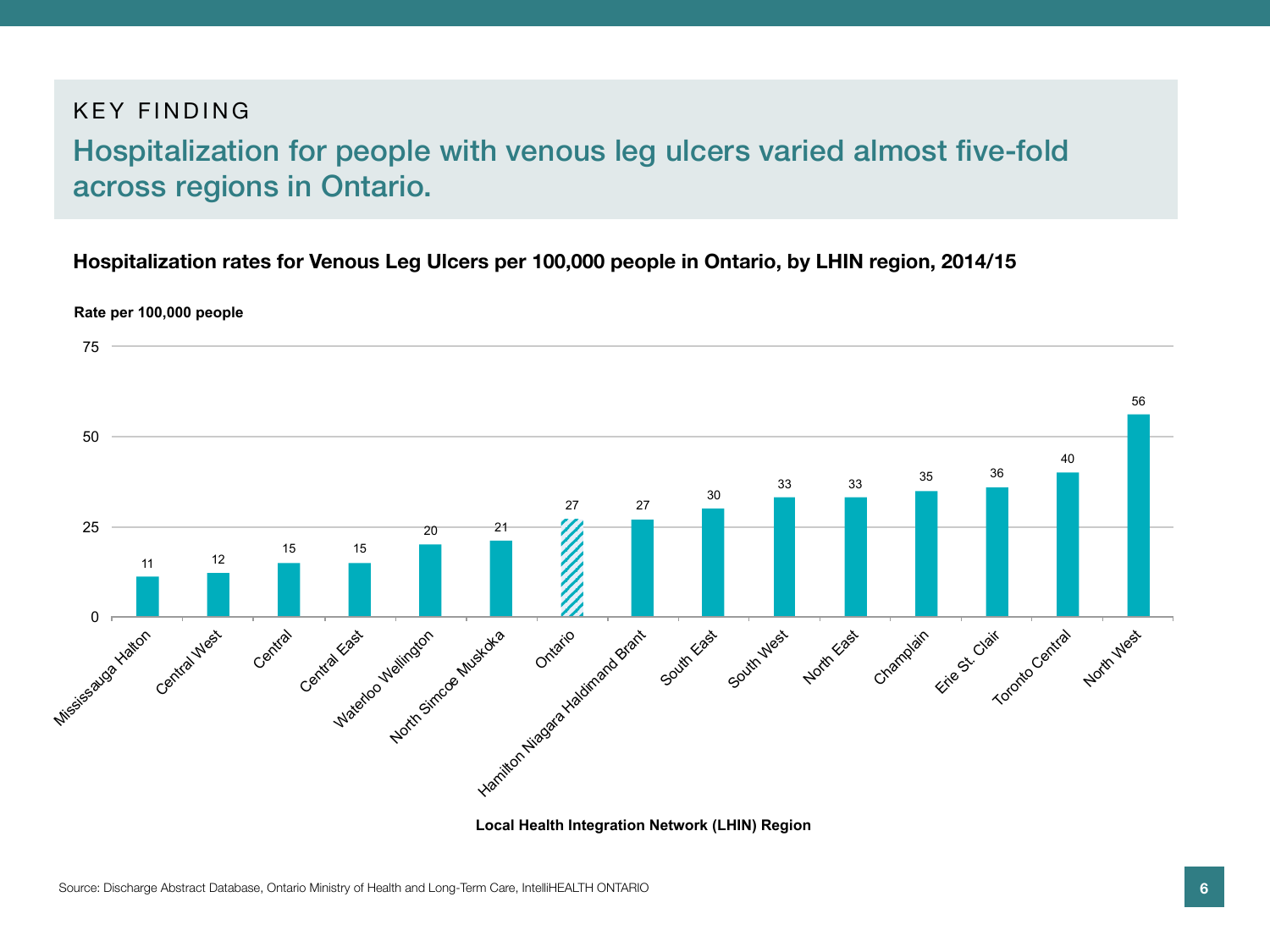#### KEY FINDING

Patients hospitalized with a venous leg ulcer transition to a variety of settings, highlighting the importance of collaboration within and across settings.

**Anticipated Discharge Destination for Patients with Venous Leg Ulcers in Ontario, 2014/15**

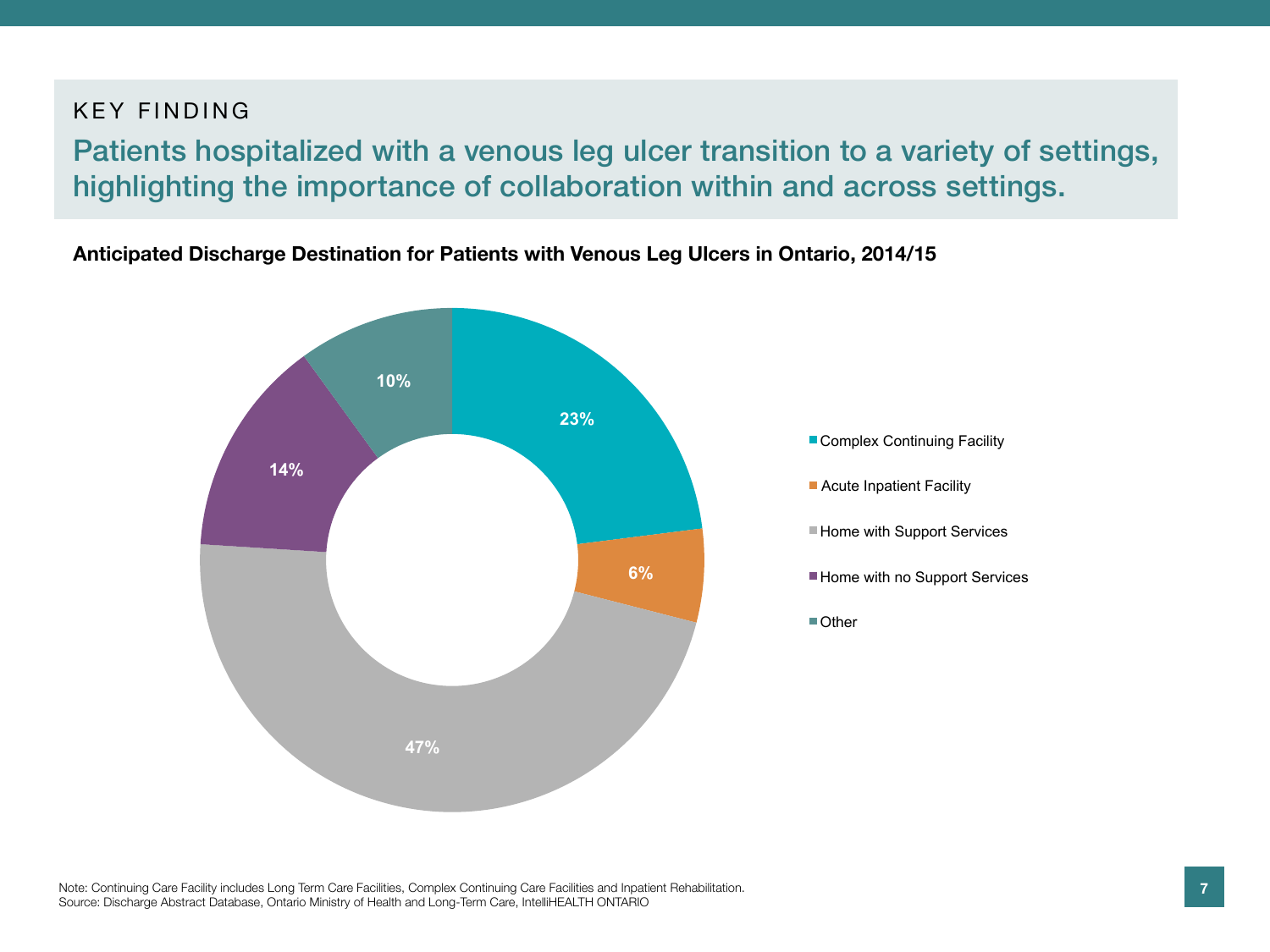## Methodological notes: Venous Leg Ulcer

| <b>Indicator</b>                                                                                                                                              | <b>Numerator</b>                                                                           | <b>Denominator</b>                                                    | <b>Source</b>                                                                                                                                                                                                                                                                                                                                 | <b>Notes</b>                                                                                                                  |
|---------------------------------------------------------------------------------------------------------------------------------------------------------------|--------------------------------------------------------------------------------------------|-----------------------------------------------------------------------|-----------------------------------------------------------------------------------------------------------------------------------------------------------------------------------------------------------------------------------------------------------------------------------------------------------------------------------------------|-------------------------------------------------------------------------------------------------------------------------------|
| Hospitalization rates for<br>venous leg ulcers per 100,000<br>population in Ontario, by Local<br><b>Health Integration Network</b><br>(LHIN) region, 2014/15. | Number of people in the<br>denominator who were<br>hospitalized for a venous<br>leg ulcer. | Number of people in the<br>population.                                | <b>ICES Diabetes Atlas.</b>                                                                                                                                                                                                                                                                                                                   | Population aged 12 and<br>over who report that they<br>have been diagnosed by a<br>health professional as having<br>diabetes. |
| Anticipated discharge<br>destination for patients<br>with venous leg ulcers in<br>Ontario, 2014/15.                                                           | <b>Discharge Destination</b><br>upon discharge.                                            | All cases of diabetes<br>that are prevalent on April 1<br>of 2014/15. | Ontario Diabetes Database,<br>Discharge Abstract Database,<br>Registered Persons Database,<br>Ontario Health Insurance Plan<br>provided by the Institute for Clinical<br>Evaluative Sciences (Denominator):<br>Discharge Abstract Database,<br>Ontario Ministry of Health and<br>Long-Term Care, IntelliHEALTH<br><b>ONTARIO</b> (Numerator). | Only amputations of the lower<br>extremities are included.                                                                    |

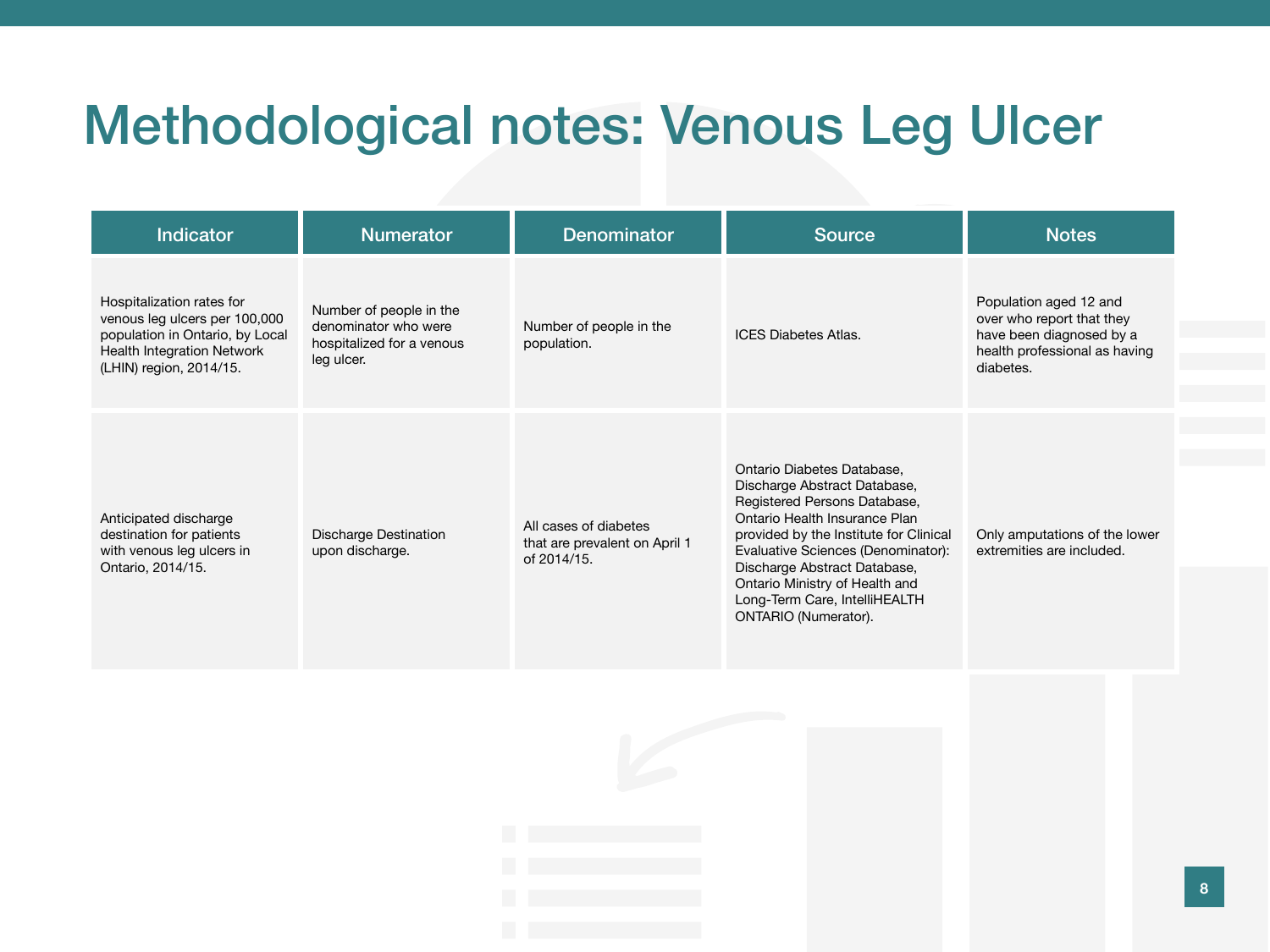## References

- 1. Wound Ostomy and Continence Nurses Society. Guideline on management of wounds in patients with lower-extremity venous disease. Mount Laurel (NJ): The Society; 2011.
- 2. Reeder SWI, Eggen C, Maessen-Visch MB, de Roos K-P, Martino Neumann HA. Recurrence of venous leg ulceration. Rev Vasc Med. 2013;1(4):63-5.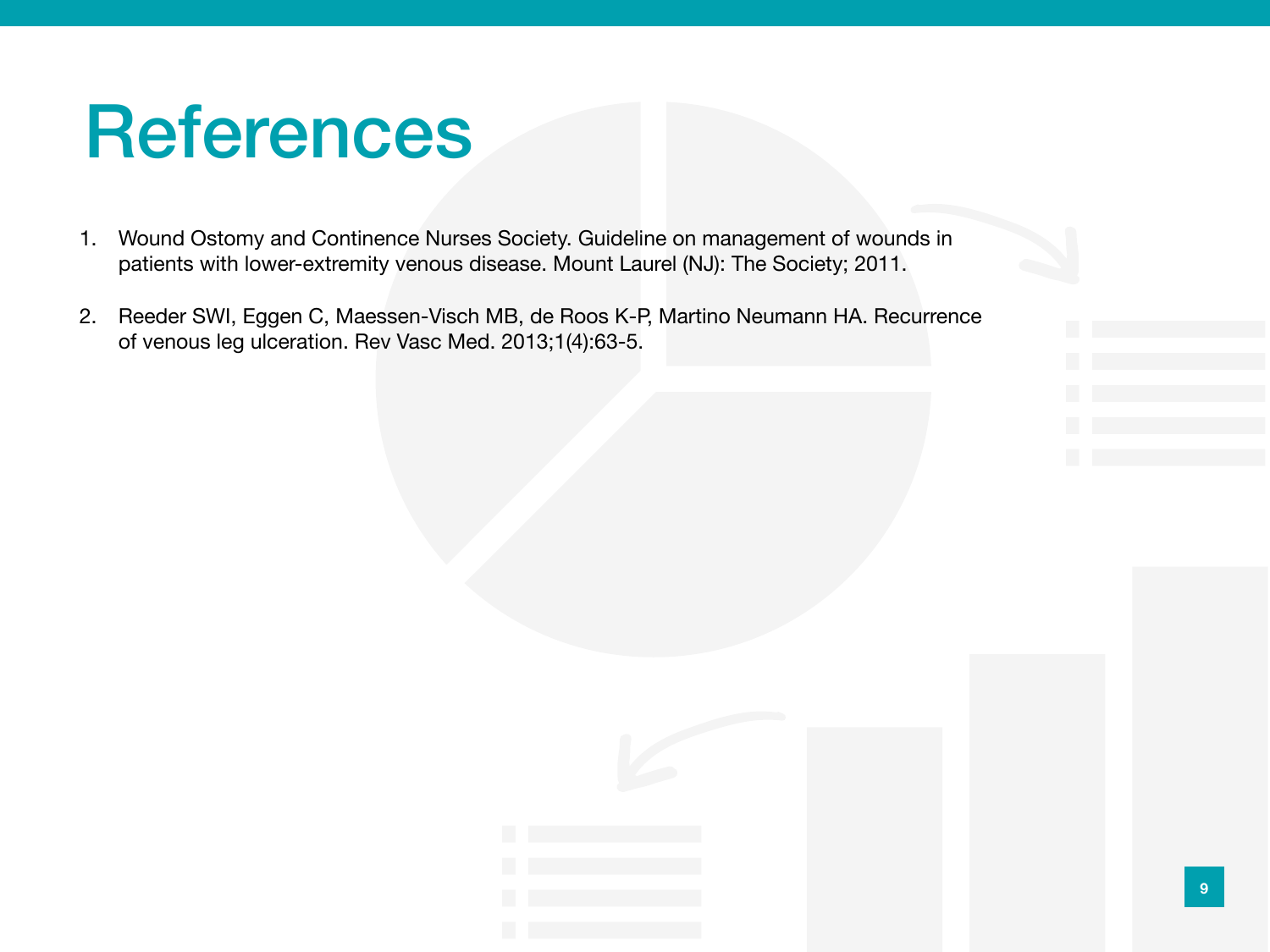# Acknowledgements

Health Quality Ontario acknowledges and thanks Mr. Joshua Moralejo, Nursing Practice Leader, Salvation Army Toronto Grace Health Centre, and Ms. Connie Paris, Manager, Home & Continuing Care Data Management, Canadian Institute for Health Information (CIHI) for review of this brief.

Portions of this presentation are based on data and information compiled and provided by CIHI. However, the analyses, conclusions, opinions, and statements expressed herein are those of the author, and not necessarily those of CIHI.

## Additional Resources

This Information Brief is intended to support the quality standard for Venous Leg Ulcers, which can be found in full on the [Quality Standards page](http://www.hqontario.ca/Evidence-to-Improve-Care/Quality-Standards) of the Health Quality Ontario website.